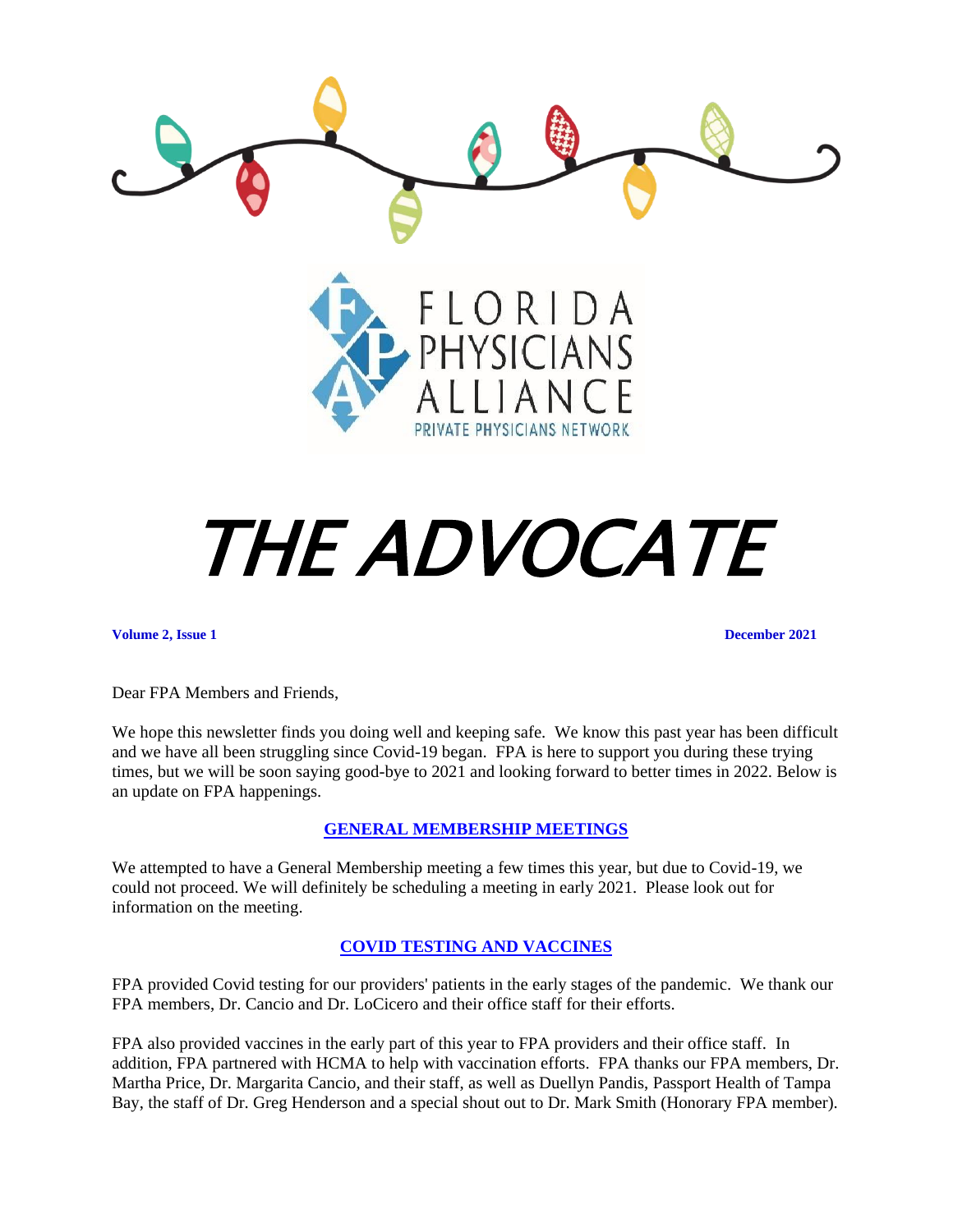# **FPA 2021 ACHIEVEMENTS**

## **Florida Care Partners/Florida Blue Commercial Shared Savings Contract**

FPA entered into a contract with Florida Care Partners (FCP), which is a statewide Clinically Integrated Network (CIN) owned by HCA. FPA is the first private physician group to obtain the backing of a large corporation. **It will bring FPA's care management systems on par with the insurance companies, whereby FPA has the same knowledge of our patients, as the insurance companies have.**. FPA will transform and coordinate care across the West Coast of Florida. FCP brought us a Florida Blue Commercial Shared Savings contract effective 1/1/21. We expect to see further commercial shared savings contracts come to fruition in mid-2021.

### **Genuine Direct Contracting Entity (DCE) Contract**

FPA entered into an agreement with Genuine DCE, which will become effective on 1/1/22. This contract is for traditional Medicare beneficiaries, which pays a monthly pmpm for your attributed fee-for-service patients and offers a shared savings opportunity. Additionally, you will be exempt from burdensome MIPS reporting requirements and save 4-9% on the Medicare reduction if you do not meet the MACRA standards, and get a 5% increase in you are in the DCE. Genuine will provide full Care Coordination and support services for patients with Chronic Conditions, to help reduce overall costs and improve health outcomes, as well as provide staff training to improved Medicare Risk Assessment scores. If you did not enroll for this product for 1/1/22, you can always sign up for 1/1/23.

### **PRESENTATION OF RECOGNITION AWARD TO MAYOR JANE CASTOR**

FPA presented the Honorable Mayor Jane Castor with an Award of Recognition for her Efforts on behalf of Covid-19.

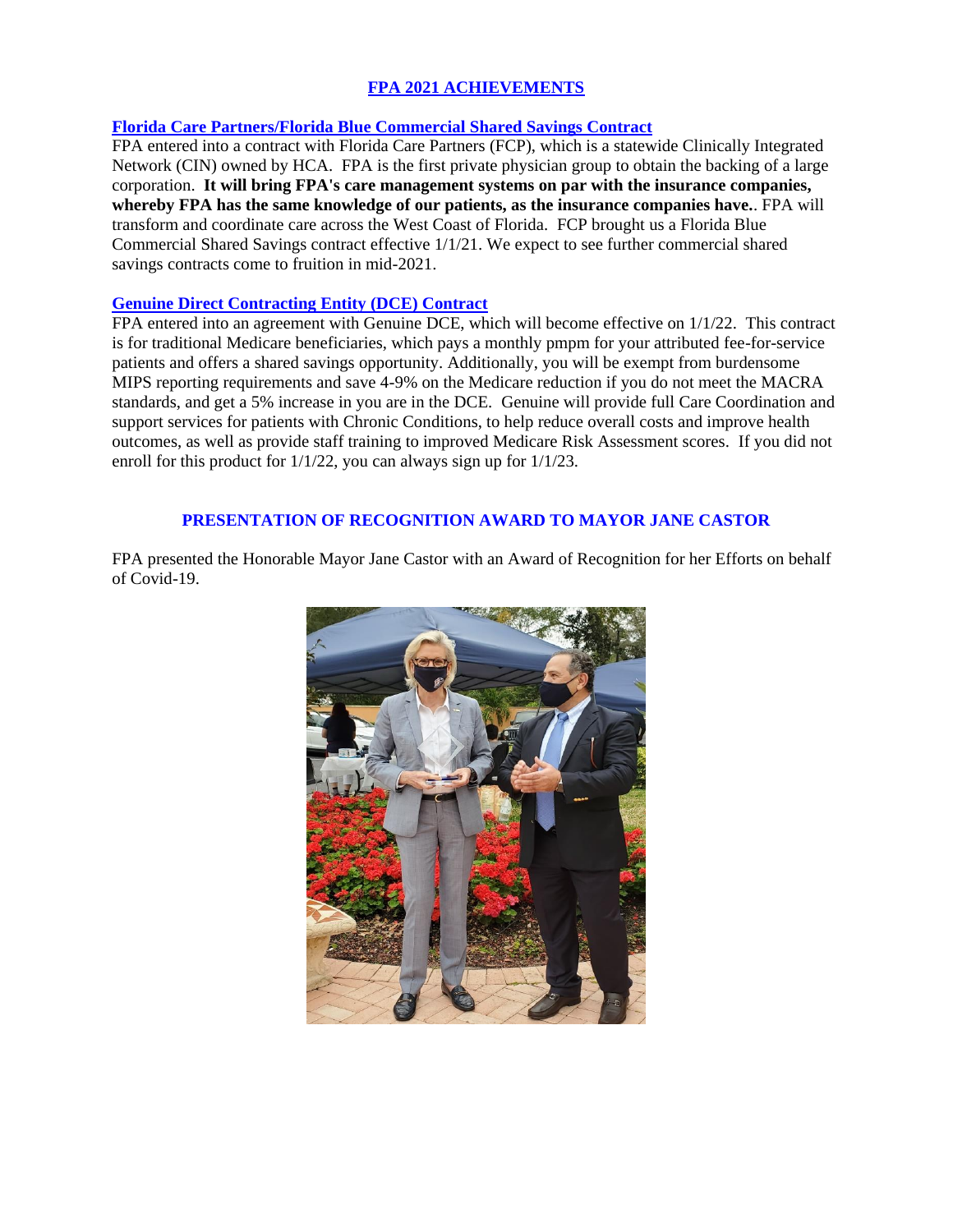# **LOOKING FORWARD TO 2022**

# **Medicare Advantage Contracts**

FPA will be offering Medicare Advantage contracts to our Primary Care Physicians in 2022. Further information will be forthcoming.

# **Recruitment and other Committees**

FPA would like to set up a Recruitment Committee as well as other Committees. If you are interested, in serving on a committee, please contact, Mary Bowne, FPA Administrator, at admin@floridaphysiciansalliance.com.

FPA is working hard for you! We hope you find this information useful and if you have any comments or questions, please contact us.

Thank you for your participation in, and continued support of, FPA! We will continue to keep you updated.

**THEY** said … It would be impossible to form a CIN without \$3-4 million start up fund.

**THEY** said … We can never have a CIN with no annual fees.

**THEY** said … We would never get independent PCPs, Specialists and Hospitalists to work together

**THEY** said … Independent practices can't survive in the new medical environment

# Well…**THEY WERE WRONG!**

**2022 will be the best year yet for FPA, but we need all of you to help and get involved. Working together, we will all succeed and win this fight for our patients!**

**GO FPA!!!**

# **FPA WISHES YOU AND YOUR FAMILY A HEALTHY, HAPPY HOLIDAY SEASON!**